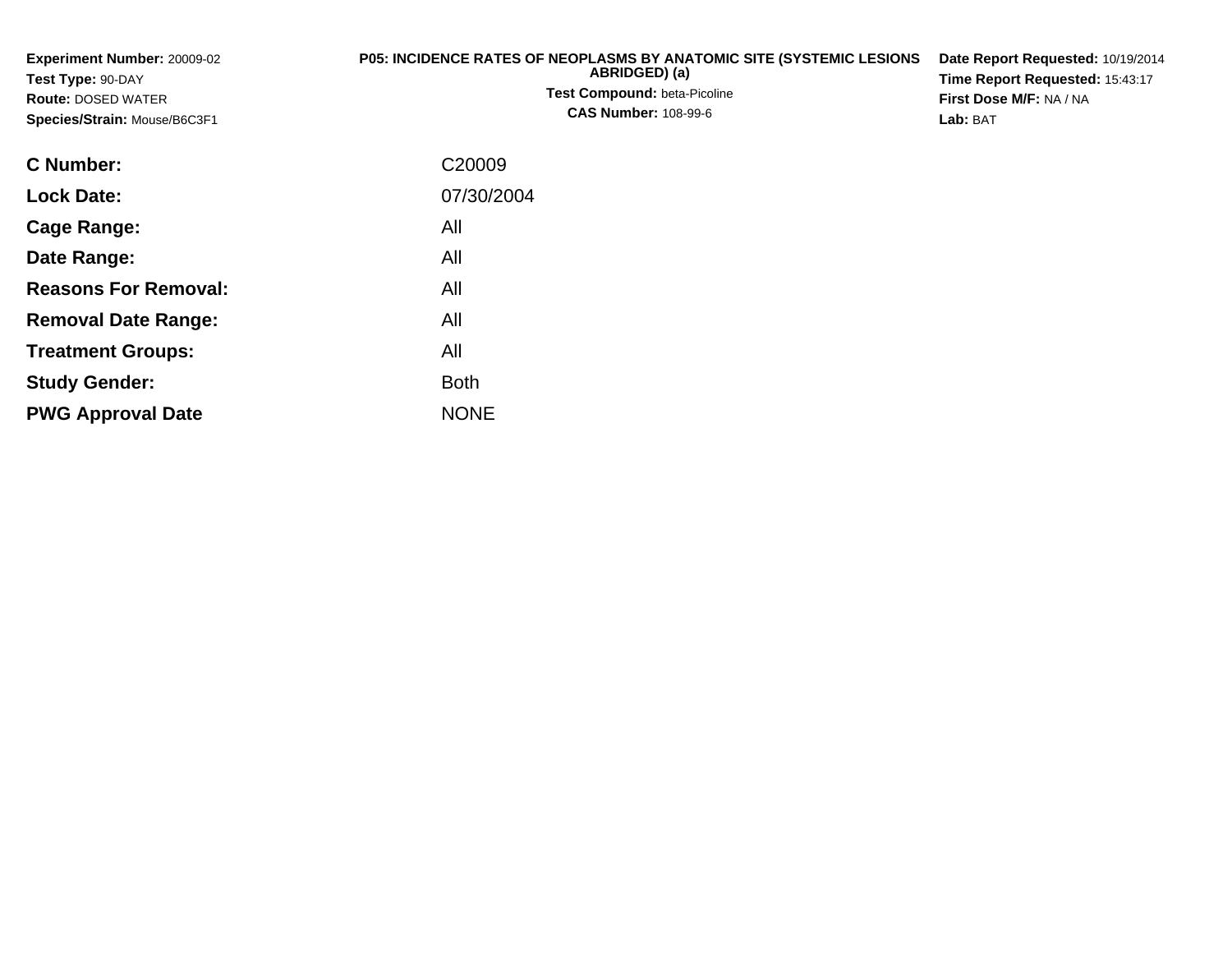| Experiment Number: 20009-02             |           | P05: INCIDENCE RATES OF NEOPLASMS BY ANATOMIC SITE (SYSTEMIC LESIONS<br>ABRIDGED) (a) | Date Report Requested: 10/19/2014 |                         |                    |                     |
|-----------------------------------------|-----------|---------------------------------------------------------------------------------------|-----------------------------------|-------------------------|--------------------|---------------------|
| Test Type: 90-DAY                       |           | Test Compound: beta-Picoline                                                          | Time Report Requested: 15:43:17   |                         |                    |                     |
| <b>Route: DOSED WATER</b>               |           | <b>CAS Number: 108-99-6</b>                                                           |                                   | First Dose M/F: NA / NA |                    |                     |
| Species/Strain: Mouse/B6C3F1            |           |                                                                                       |                                   | Lab: BAT                |                    |                     |
| <b>B6C3F1 Mouse MALE</b>                | MG/L<br>0 | <b>MG/L</b><br>78                                                                     | <b>MG/L</b><br>156                | <b>MG/L</b><br>312      | <b>MG/L</b><br>625 | 1250<br><b>MG/L</b> |
| <b>Disposition Summary</b>              |           |                                                                                       |                                   |                         |                    |                     |
| <b>Animals Initially In Study</b>       | 10        | 10                                                                                    | 10                                | 10                      | 10                 | 10                  |
| <b>Early Deaths</b>                     |           |                                                                                       |                                   |                         |                    |                     |
| <b>Survivors</b>                        |           |                                                                                       |                                   |                         |                    |                     |
| <b>Terminal Sacrifice</b>               | 10        | 10                                                                                    | 10                                | 10                      | 10                 | 10                  |
| <b>Animals Examined Microscopically</b> | 10        | 10                                                                                    | 10                                | 10                      | 10                 | 10                  |
| <b>ALIMENTARY SYSTEM</b>                |           |                                                                                       |                                   |                         |                    |                     |
| Esophagus                               | (10)      | (0)                                                                                   | (0)                               | (0)                     | (0)                | (10)                |
| Gallbladder                             | (10)      | (0)                                                                                   | (0)                               | (0)                     | (0)                | (10)                |
| Intestine Large, Cecum                  | (10)      | (0)                                                                                   | (0)                               | (0)                     | (0)                | (10)                |
| Intestine Large, Colon                  | (10)      | (0)                                                                                   | (0)                               | (0)                     | (0)                | (10)                |
| Intestine Large, Rectum                 | (10)      | (0)                                                                                   | (0)                               | (0)                     | (0)                | (10)                |
| Intestine Small, Duodenum               | (10)      | (0)                                                                                   | (0)                               | (0)                     | (0)                | (10)                |
| Intestine Small, Ileum                  | (10)      | (0)                                                                                   | (0)                               | (0)                     | (0)                | (10)                |
| Intestine Small, Jejunum                | (10)      | (0)                                                                                   | (0)                               | (0)                     | (0)                | (10)                |
| Liver                                   | (10)      | (0)                                                                                   | (0)                               | (0)                     | (0)                | (10)                |
| Pancreas                                | (10)      | (0)                                                                                   | (0)                               | (0)                     | (0)                | (10)                |
| <b>Salivary Glands</b>                  | (10)      | (0)                                                                                   | (0)                               | (0)                     | (0)                | (10)                |
| Stomach, Forestomach                    | (10)      | (0)                                                                                   | (0)                               | (0)                     | (0)                | (10)                |
| Stomach, Glandular                      | (10)      | (0)                                                                                   | (0)                               | (0)                     | (0)                | (10)                |
| CARDIOVASCULAR SYSTEM                   |           |                                                                                       |                                   |                         |                    |                     |
| <b>Blood Vessel</b>                     | (9)       | (0)                                                                                   | (0)                               | (0)                     | (0)                | (10)                |
| Heart                                   | (10)      | (0)                                                                                   | (0)                               | (0)                     | (0)                | (10)                |
| <b>ENDOCRINE SYSTEM</b>                 |           |                                                                                       |                                   |                         |                    |                     |
| <b>Adrenal Cortex</b>                   | (10)      | (0)                                                                                   | (0)                               | (0)                     | (0)                | (10)                |
| Adrenal Medulla                         | (10)      | (0)                                                                                   | (0)                               | (0)                     | (0)                | (10)                |

b - Primary tumors: all tumors except metastatic tumors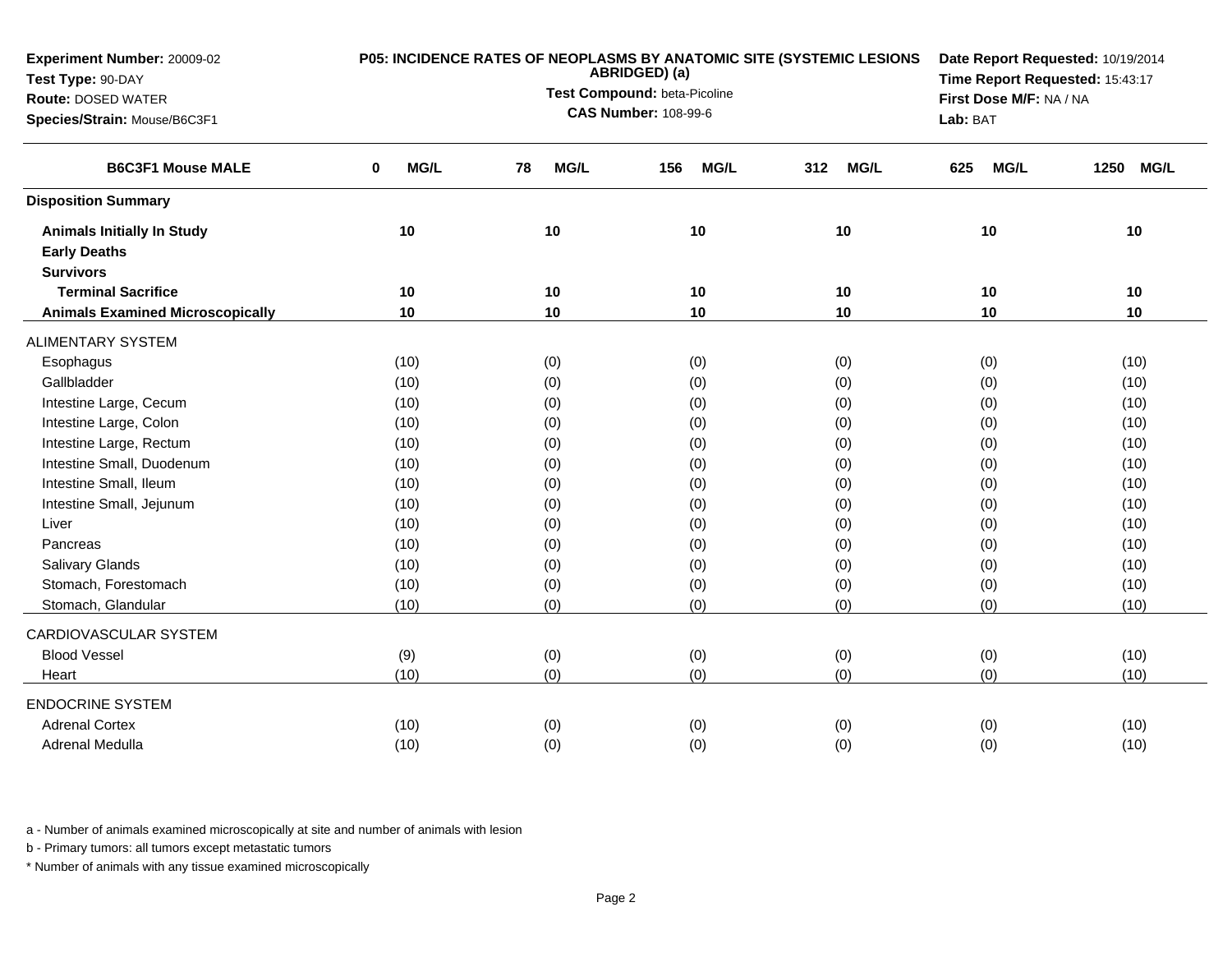| Experiment Number: 20009-02<br>Test Type: 90-DAY         | P05: INCIDENCE RATES OF NEOPLASMS BY ANATOMIC SITE (SYSTEMIC LESIONS<br>ABRIDGED) (a) |                                                             |    |             |     |             |     |             |     | Date Report Requested: 10/19/2014<br>Time Report Requested: 15:43:17 |                                     |             |  |
|----------------------------------------------------------|---------------------------------------------------------------------------------------|-------------------------------------------------------------|----|-------------|-----|-------------|-----|-------------|-----|----------------------------------------------------------------------|-------------------------------------|-------------|--|
| <b>Route: DOSED WATER</b>                                |                                                                                       | Test Compound: beta-Picoline<br><b>CAS Number: 108-99-6</b> |    |             |     |             |     |             |     |                                                                      | First Dose M/F: NA / NA<br>Lab: BAT |             |  |
| Species/Strain: Mouse/B6C3F1<br><b>B6C3F1 Mouse MALE</b> |                                                                                       |                                                             |    |             |     |             |     |             |     |                                                                      |                                     |             |  |
|                                                          | $\mathbf 0$                                                                           | <b>MG/L</b>                                                 | 78 | <b>MG/L</b> | 156 | <b>MG/L</b> | 312 | <b>MG/L</b> | 625 | <b>MG/L</b>                                                          | 1250                                | <b>MG/L</b> |  |
| Islets, Pancreatic                                       |                                                                                       | (10)                                                        |    | (0)         |     | (0)         |     | (0)         |     | (0)                                                                  | (10)                                |             |  |
| Parathyroid Gland                                        |                                                                                       | (6)                                                         |    | (0)         |     | (0)         |     | (0)         |     | (0)                                                                  | (9)                                 |             |  |
| <b>Pituitary Gland</b>                                   |                                                                                       | (7)                                                         |    | (0)         |     | (0)         |     | (0)         |     | (0)                                                                  | (10)                                |             |  |
| <b>Thyroid Gland</b>                                     |                                                                                       | (10)                                                        |    | (0)         |     | (0)         |     | (0)         |     | (0)                                                                  | (10)                                |             |  |
| <b>GENERAL BODY SYSTEM</b><br>None                       |                                                                                       |                                                             |    |             |     |             |     |             |     |                                                                      |                                     |             |  |
| <b>GENITAL SYSTEM</b>                                    |                                                                                       |                                                             |    |             |     |             |     |             |     |                                                                      |                                     |             |  |
| Epididymis                                               |                                                                                       | (10)                                                        |    | (0)         |     | (0)         |     | (0)         |     | (0)                                                                  | (10)                                |             |  |
| <b>Preputial Gland</b>                                   |                                                                                       | (10)                                                        |    | (0)         |     | (0)         |     | (0)         |     | (0)                                                                  | (10)                                |             |  |
| Prostate                                                 |                                                                                       | (10)                                                        |    | (0)         |     | (0)         |     | (0)         |     | (0)                                                                  | (10)                                |             |  |
| <b>Seminal Vesicle</b>                                   |                                                                                       | (10)                                                        |    | (0)         |     | (0)         |     | (0)         |     | (0)                                                                  | (10)                                |             |  |
| <b>Testes</b>                                            |                                                                                       | (10)                                                        |    | (0)         |     | (0)         |     | (0)         |     | (0)                                                                  | (10)                                |             |  |
| <b>HEMATOPOIETIC SYSTEM</b>                              |                                                                                       |                                                             |    |             |     |             |     |             |     |                                                                      |                                     |             |  |
| <b>Bone Marrow</b>                                       |                                                                                       | (10)                                                        |    | (0)         |     | (0)         |     | (0)         |     | (0)                                                                  | (10)                                |             |  |
| Lymph Node, Mandibular                                   |                                                                                       | (10)                                                        |    | (0)         |     | (0)         |     | (0)         |     | (0)                                                                  | (9)                                 |             |  |
| Lymph Node, Mesenteric                                   |                                                                                       | (10)                                                        |    | (0)         |     | (0)         |     | (0)         |     | (0)                                                                  | (10)                                |             |  |
| Spleen                                                   |                                                                                       | (10)                                                        |    | (0)         |     | (0)         |     | (0)         |     | (0)                                                                  | (10)                                |             |  |
| Thymus                                                   |                                                                                       | (10)                                                        |    | (0)         |     | (0)         |     | (0)         |     | (0)                                                                  | (10)                                |             |  |
| <b>INTEGUMENTARY SYSTEM</b>                              |                                                                                       |                                                             |    |             |     |             |     |             |     |                                                                      |                                     |             |  |
| Skin                                                     |                                                                                       | (10)                                                        |    | (0)         |     | (0)         |     | (0)         |     | (0)                                                                  | (10)                                |             |  |
| MUSCULOSKELETAL SYSTEM                                   |                                                                                       |                                                             |    |             |     |             |     |             |     |                                                                      |                                     |             |  |
| <b>Bone</b>                                              |                                                                                       | (10)                                                        |    | (0)         |     | (0)         |     | (0)         |     | (0)                                                                  | (10)                                |             |  |
| NERVOUS SYSTEM                                           |                                                                                       |                                                             |    |             |     |             |     |             |     |                                                                      |                                     |             |  |
| <b>Brain</b>                                             |                                                                                       | (10)                                                        |    | (0)         |     | (0)         |     | (0)         |     | (0)                                                                  | (10)                                |             |  |
|                                                          |                                                                                       |                                                             |    |             |     |             |     |             |     |                                                                      |                                     |             |  |

RESPIRATORY SYSTEM

a - Number of animals examined microscopically at site and number of animals with lesion

b - Primary tumors: all tumors except metastatic tumors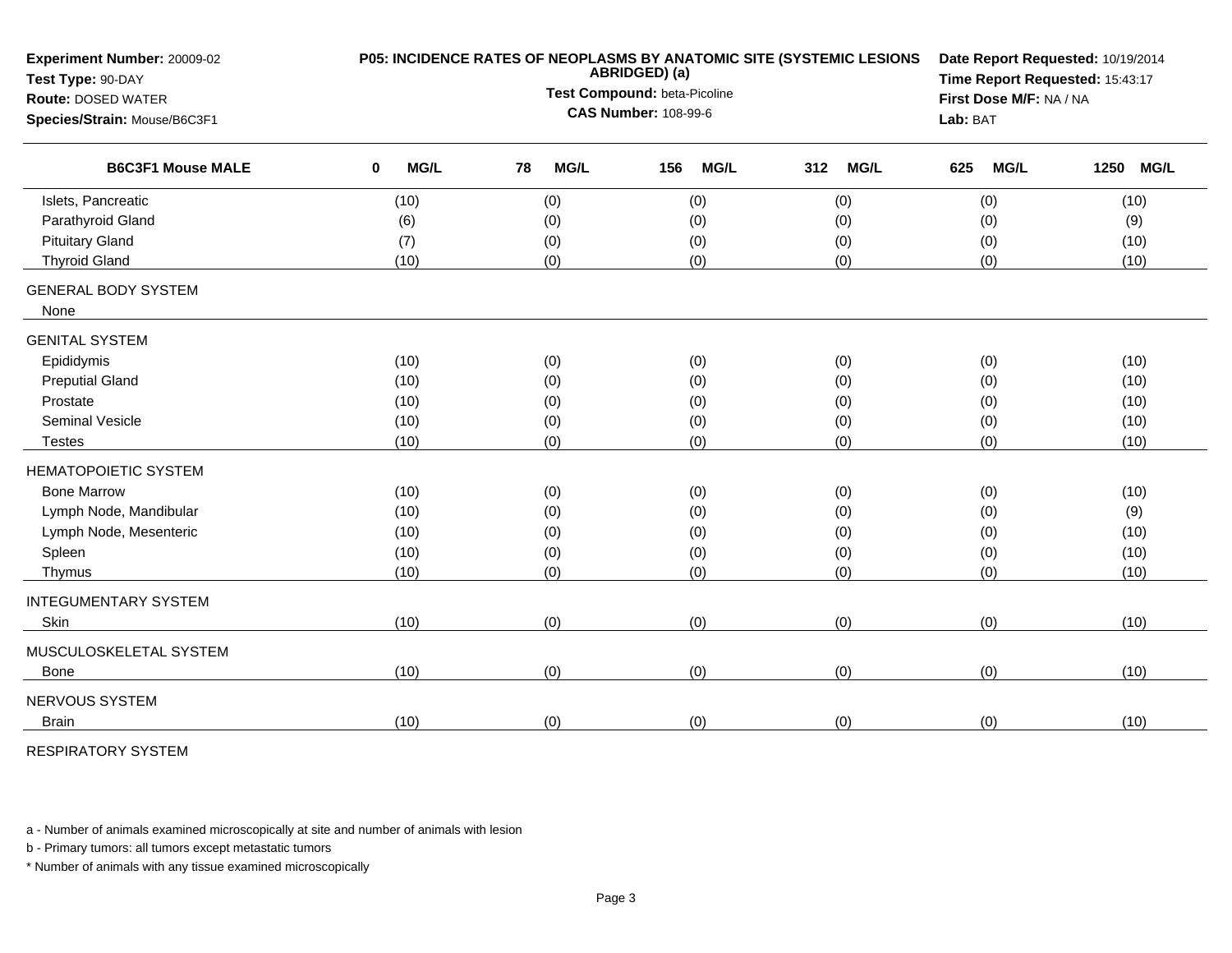| Experiment Number: 20009-02<br>Test Type: 90-DAY<br><b>Route: DOSED WATER</b><br>Species/Strain: Mouse/B6C3F1 |                  | P05: INCIDENCE RATES OF NEOPLASMS BY ANATOMIC SITE (SYSTEMIC LESIONS<br>ABRIDGED) (a)<br>Test Compound: beta-Picoline<br><b>CAS Number: 108-99-6</b> | Date Report Requested: 10/19/2014<br>Time Report Requested: 15:43:17<br>First Dose M/F: NA / NA<br>Lab: BAT |                    |                    |                     |
|---------------------------------------------------------------------------------------------------------------|------------------|------------------------------------------------------------------------------------------------------------------------------------------------------|-------------------------------------------------------------------------------------------------------------|--------------------|--------------------|---------------------|
| <b>B6C3F1 Mouse MALE</b>                                                                                      | <b>MG/L</b><br>0 | <b>MG/L</b><br>78                                                                                                                                    | <b>MG/L</b><br>156                                                                                          | <b>MG/L</b><br>312 | <b>MG/L</b><br>625 | <b>MG/L</b><br>1250 |
| Lung                                                                                                          | (10)             | (0)                                                                                                                                                  | (0)                                                                                                         | (0)                | (0)                | (10)                |
| Nose                                                                                                          | (10)             | (0)                                                                                                                                                  | (0)                                                                                                         | (0)                | (0)                | (10)                |
| Trachea                                                                                                       | (10)             | (0)                                                                                                                                                  | (0)                                                                                                         | (0)                | (0)                | (10)                |
| SPECIAL SENSES SYSTEM                                                                                         |                  |                                                                                                                                                      |                                                                                                             |                    |                    |                     |
| Eye                                                                                                           | (10)             | (0)                                                                                                                                                  | (0)                                                                                                         | (0)                | (0)                | (10)                |
| <b>Harderian Gland</b>                                                                                        | (10)             | (0)                                                                                                                                                  | (0)                                                                                                         | (0)                | (0)                | (10)                |
| URINARY SYSTEM                                                                                                |                  |                                                                                                                                                      |                                                                                                             |                    |                    |                     |
| Kidney                                                                                                        | (10)             | (10)                                                                                                                                                 | (10)                                                                                                        | (10)               | (10)               | (10)                |
| <b>Urinary Bladder</b>                                                                                        | (10)             | (0)                                                                                                                                                  | (0)                                                                                                         | (0)                | (0)                | (10)                |

b - Primary tumors: all tumors except metastatic tumors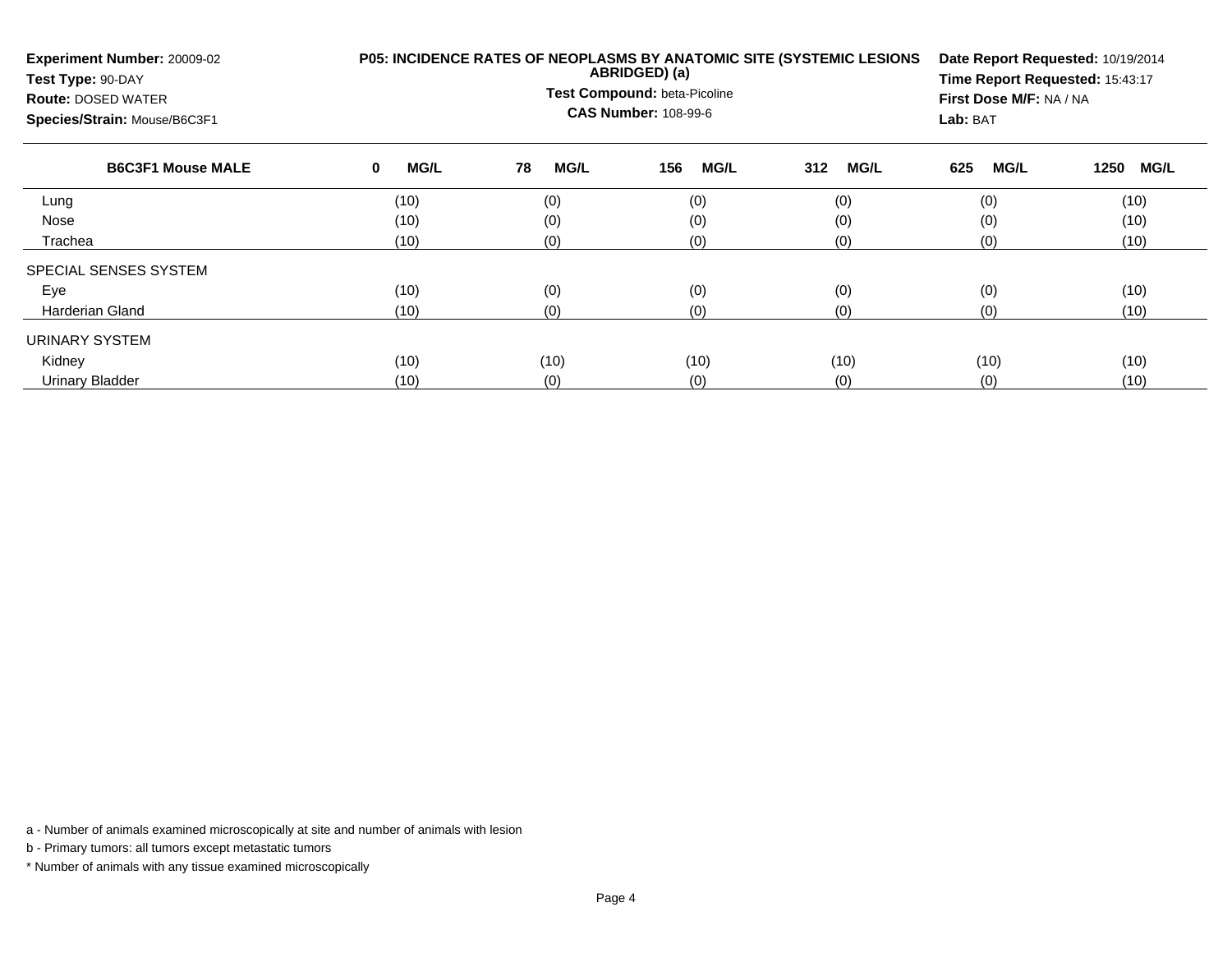| Experiment Number: 20009-02<br>Test Type: 90-DAY<br><b>Route: DOSED WATER</b><br>Species/Strain: Mouse/B6C3F1 | <b>P05: INCIDENCE RATES OF NEOPLASMS BY ANATOMIC SITE (SYSTEMIC LESIONS</b><br>ABRIDGED) (a)<br>Test Compound: beta-Picoline<br><b>CAS Number: 108-99-6</b> |      |    |             |     |             |     | Date Report Requested: 10/19/2014<br>Time Report Requested: 15:43:17<br>First Dose M/F: NA / NA<br>Lab: BAT |     |             |      |             |
|---------------------------------------------------------------------------------------------------------------|-------------------------------------------------------------------------------------------------------------------------------------------------------------|------|----|-------------|-----|-------------|-----|-------------------------------------------------------------------------------------------------------------|-----|-------------|------|-------------|
| <b>B6C3F1 Mouse MALE</b>                                                                                      | 0                                                                                                                                                           | MG/L | 78 | <b>MG/L</b> | 156 | <b>MG/L</b> | 312 | <b>MG/L</b>                                                                                                 | 625 | <b>MG/L</b> | 1250 | <b>MG/L</b> |
| <b>Tumor Summary for MALE</b>                                                                                 |                                                                                                                                                             |      |    |             |     |             |     |                                                                                                             |     |             |      |             |
| <b>Total Animals with Primary Neoplasms (b)</b><br><b>Total Primary Neoplasms</b>                             |                                                                                                                                                             |      |    |             |     |             |     |                                                                                                             |     |             |      |             |
| <b>Total Animals with Benign Neoplasms</b><br><b>Total Benign Neoplasms</b>                                   |                                                                                                                                                             |      |    |             |     |             |     |                                                                                                             |     |             |      |             |
| <b>Total Animals with Malignant Neoplasms</b><br><b>Total Malignant Neoplasms</b>                             |                                                                                                                                                             |      |    |             |     |             |     |                                                                                                             |     |             |      |             |
| <b>Total Animals with Metastatic Neoplasms</b><br><b>Total Metastatic Neoplasms</b>                           |                                                                                                                                                             |      |    |             |     |             |     |                                                                                                             |     |             |      |             |
| <b>Total Animals with Malignant Neoplasms</b><br><b>Uncertain Primary Site</b>                                |                                                                                                                                                             |      |    |             |     |             |     |                                                                                                             |     |             |      |             |
| Total Animals with Neoplasms Uncertain -<br><b>Benign or Malignant</b><br><b>Total Uncertain Neoplasms</b>    |                                                                                                                                                             |      |    |             |     |             |     |                                                                                                             |     |             |      |             |

\*\*\*END OF MALE DATA\*\*\*

a - Number of animals examined microscopically at site and number of animals with lesion

b - Primary tumors: all tumors except metastatic tumors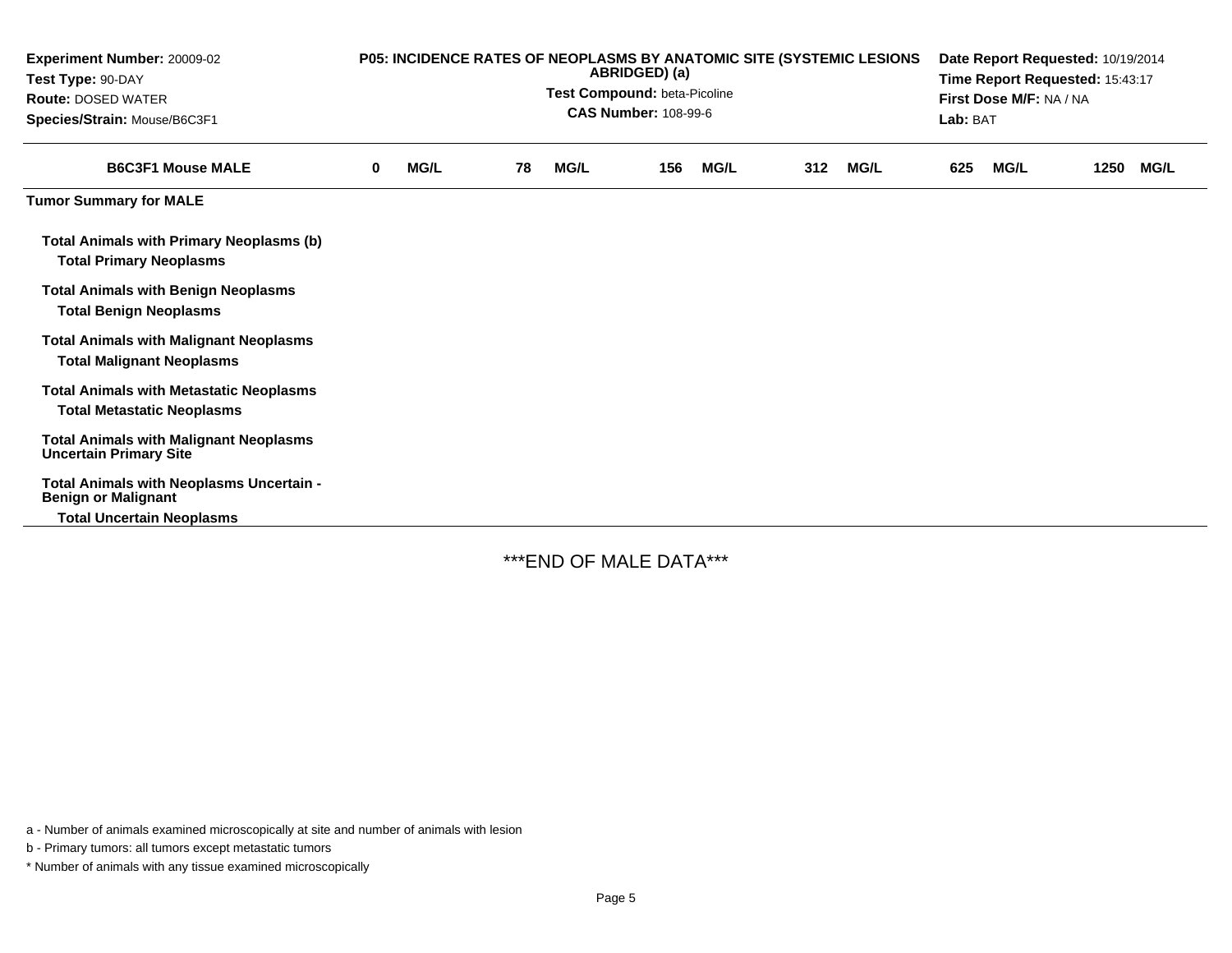| Experiment Number: 20009-02             | P05: INCIDENCE RATES OF NEOPLASMS BY ANATOMIC SITE (SYSTEMIC LESIONS | Date Report Requested: 10/19/2014             |                    |                                 |                    |                     |
|-----------------------------------------|----------------------------------------------------------------------|-----------------------------------------------|--------------------|---------------------------------|--------------------|---------------------|
| Test Type: 90-DAY                       |                                                                      | ABRIDGED) (a)<br>Test Compound: beta-Picoline |                    | Time Report Requested: 15:43:17 |                    |                     |
| <b>Route: DOSED WATER</b>               |                                                                      | <b>CAS Number: 108-99-6</b>                   |                    | First Dose M/F: NA / NA         |                    |                     |
| Species/Strain: Mouse/B6C3F1            |                                                                      |                                               |                    | Lab: BAT                        |                    |                     |
| <b>B6C3F1 Mouse FEMALE</b>              | MG/L<br>0                                                            | MG/L<br>78                                    | <b>MG/L</b><br>156 | <b>MG/L</b><br>312              | <b>MG/L</b><br>625 | 1250<br><b>MG/L</b> |
| <b>Disposition Summary</b>              |                                                                      |                                               |                    |                                 |                    |                     |
| <b>Animals Initially In Study</b>       | 10                                                                   | 10                                            | 10                 | 10                              | 10                 | 10                  |
| <b>Early Deaths</b>                     |                                                                      |                                               |                    |                                 |                    |                     |
| <b>Survivors</b>                        |                                                                      |                                               |                    |                                 |                    |                     |
| <b>Terminal Sacrifice</b>               | 10                                                                   | 10                                            | 10                 | 10                              | 10                 | 10                  |
| <b>Animals Examined Microscopically</b> | 10                                                                   | 10                                            | 10                 | 10                              | 10                 | 10                  |
| <b>ALIMENTARY SYSTEM</b>                |                                                                      |                                               |                    |                                 |                    |                     |
| Esophagus                               | (10)                                                                 | (0)                                           | (0)                | (0)                             | (0)                | (10)                |
| Gallbladder                             | (10)                                                                 | (0)                                           | (0)                | (0)                             | (0)                | (10)                |
| Intestine Large, Cecum                  | (10)                                                                 | (0)                                           | (0)                | (0)                             | (0)                | (10)                |
| Intestine Large, Colon                  | (10)                                                                 | (0)                                           | (0)                | (0)                             | (0)                | (10)                |
| Intestine Large, Rectum                 | (10)                                                                 | (0)                                           | (0)                | (0)                             | (0)                | (10)                |
| Intestine Small, Duodenum               | (10)                                                                 | (0)                                           | (0)                | (0)                             | (0)                | (10)                |
| Intestine Small, Ileum                  | (10)                                                                 | (0)                                           | (0)                | (0)                             | (0)                | (10)                |
| Intestine Small, Jejunum                | (10)                                                                 | (0)                                           | (0)                | (0)                             | (0)                | (10)                |
| Liver                                   | (10)                                                                 | (0)                                           | (0)                | (0)                             | (0)                | (10)                |
| Pancreas                                | (10)                                                                 | (0)                                           | (0)                | (0)                             | (0)                | (10)                |
| <b>Salivary Glands</b>                  | (10)                                                                 | (0)                                           | (0)                | (0)                             | (0)                | (10)                |
| Stomach, Forestomach                    | (10)                                                                 | (0)                                           | (0)                | (0)                             | (0)                | (10)                |
| Stomach, Glandular                      | (10)                                                                 | (0)                                           | (0)                | (0)                             | (0)                | (10)                |
| CARDIOVASCULAR SYSTEM                   |                                                                      |                                               |                    |                                 |                    |                     |
| <b>Blood Vessel</b>                     | (10)                                                                 | (0)                                           | (0)                | (0)                             | (0)                | (10)                |
| Heart                                   | (10)                                                                 | (0)                                           | (0)                | (0)                             | (0)                | (10)                |
| <b>ENDOCRINE SYSTEM</b>                 |                                                                      |                                               |                    |                                 |                    |                     |
| <b>Adrenal Cortex</b>                   | (10)                                                                 | (0)                                           | (0)                | (0)                             | (0)                | (10)                |
| Adrenal Medulla                         | (10)                                                                 | (0)                                           | (0)                | (0)                             | (0)                | (10)                |

b - Primary tumors: all tumors except metastatic tumors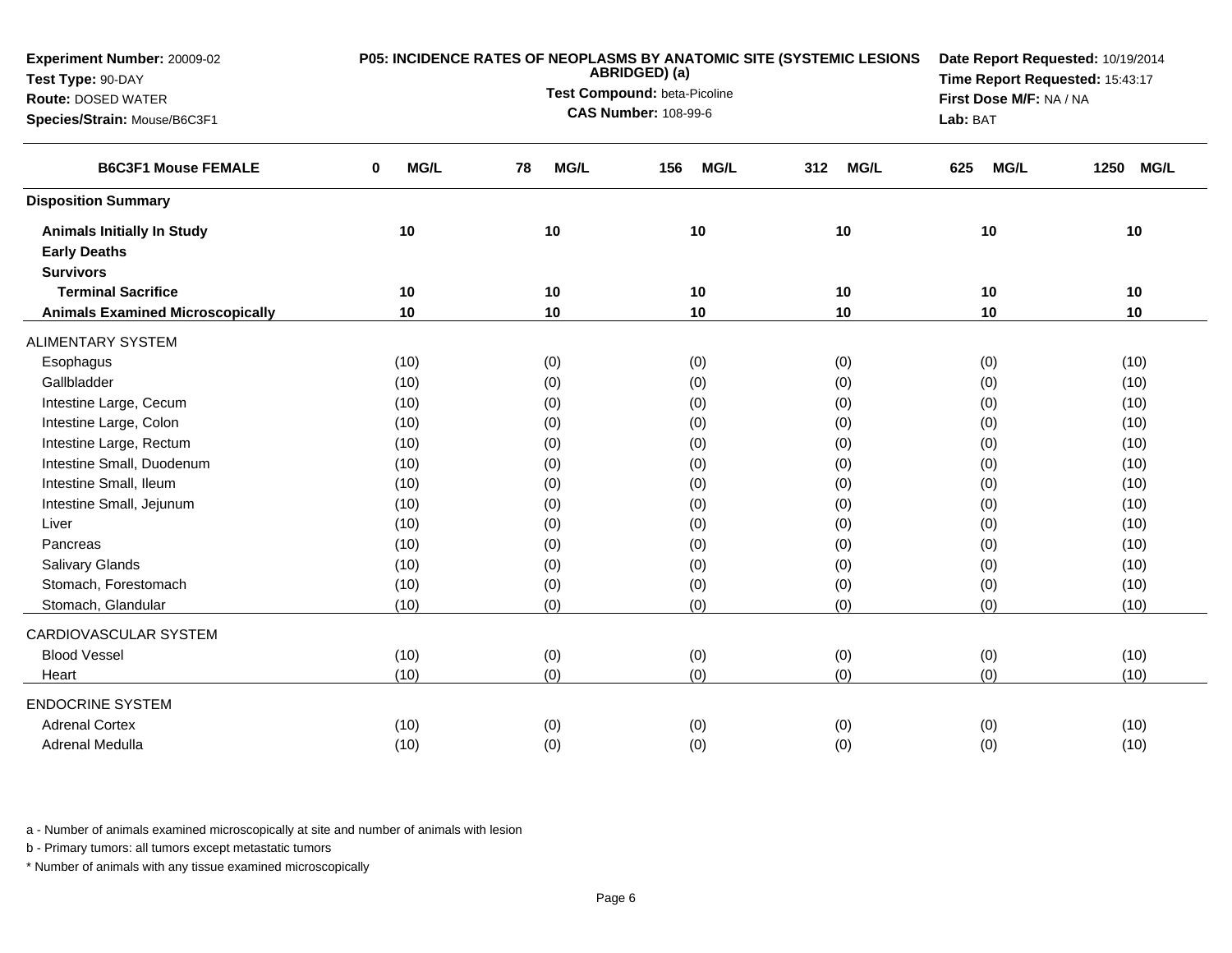| Experiment Number: 20009-02<br>Test Type: 90-DAY |                            | P05: INCIDENCE RATES OF NEOPLASMS BY ANATOMIC SITE (SYSTEMIC LESIONS<br>ABRIDGED) (a) | Date Report Requested: 10/19/2014<br>Time Report Requested: 15:43:17<br>First Dose M/F: NA / NA |                    |                    |                     |
|--------------------------------------------------|----------------------------|---------------------------------------------------------------------------------------|-------------------------------------------------------------------------------------------------|--------------------|--------------------|---------------------|
| <b>Route: DOSED WATER</b>                        |                            | Test Compound: beta-Picoline                                                          |                                                                                                 |                    |                    |                     |
| Species/Strain: Mouse/B6C3F1                     |                            | <b>CAS Number: 108-99-6</b>                                                           |                                                                                                 | Lab: BAT           |                    |                     |
| <b>B6C3F1 Mouse FEMALE</b>                       | $\mathbf 0$<br><b>MG/L</b> | MG/L<br>78                                                                            | <b>MG/L</b><br>156                                                                              | <b>MG/L</b><br>312 | <b>MG/L</b><br>625 | <b>MG/L</b><br>1250 |
| Islets, Pancreatic                               | (10)                       | (0)                                                                                   | (0)                                                                                             | (0)                | (0)                | (10)                |
| Parathyroid Gland                                | (7)                        | (0)                                                                                   | (0)                                                                                             | (0)                | (0)                | (8)                 |
| <b>Pituitary Gland</b>                           | (10)                       | (0)                                                                                   | (0)                                                                                             | (0)                | (0)                | (9)                 |
| <b>Thyroid Gland</b>                             | (10)                       | (0)                                                                                   | (0)                                                                                             | (0)                | (0)                | (10)                |
| <b>GENERAL BODY SYSTEM</b><br>None               |                            |                                                                                       |                                                                                                 |                    |                    |                     |
| <b>GENITAL SYSTEM</b>                            |                            |                                                                                       |                                                                                                 |                    |                    |                     |
| <b>Clitoral Gland</b>                            | (9)                        | (0)                                                                                   | (0)                                                                                             | (0)                | (0)                | (10)                |
| Ovary                                            | (10)                       | (0)                                                                                   | (0)                                                                                             | (0)                | (0)                | (10)                |
| <b>Uterus</b>                                    | (10)                       | (0)                                                                                   | (0)                                                                                             | (0)                | (0)                | (10)                |
| <b>HEMATOPOIETIC SYSTEM</b>                      |                            |                                                                                       |                                                                                                 |                    |                    |                     |
| <b>Bone Marrow</b>                               | (10)                       | (0)                                                                                   | (0)                                                                                             | (0)                | (0)                | (10)                |
| Lymph Node, Mandibular                           | (10)                       | (0)                                                                                   | (0)                                                                                             | (0)                | (0)                | (8)                 |
| Lymph Node, Mesenteric                           | (10)                       | (0)                                                                                   | (0)                                                                                             | (0)                | (0)                | (10)                |
| Spleen                                           | (10)                       | (0)                                                                                   | (0)                                                                                             | (0)                | (0)                | (10)                |
| Thymus                                           | (10)                       | (0)                                                                                   | (0)                                                                                             | (0)                | (0)                | (10)                |
| <b>INTEGUMENTARY SYSTEM</b>                      |                            |                                                                                       |                                                                                                 |                    |                    |                     |
| Mammary Gland                                    | (10)                       | (0)                                                                                   | (0)                                                                                             | (0)                | (0)                | (10)                |
| Skin                                             | (10)                       | (0)                                                                                   | (0)                                                                                             | (0)                | (0)                | (10)                |
| MUSCULOSKELETAL SYSTEM                           |                            |                                                                                       |                                                                                                 |                    |                    |                     |
| Bone                                             | (10)                       | (0)                                                                                   | (0)                                                                                             | (0)                | (0)                | (10)                |
| NERVOUS SYSTEM                                   |                            |                                                                                       |                                                                                                 |                    |                    |                     |
| <b>Brain</b>                                     | (10)                       | (0)                                                                                   | (0)                                                                                             | (0)                | (0)                | (10)                |
| <b>RESPIRATORY SYSTEM</b>                        |                            |                                                                                       |                                                                                                 |                    |                    |                     |
| Lung                                             | (10)                       | (0)                                                                                   | (0)                                                                                             | (0)                | (0)                | (10)                |

b - Primary tumors: all tumors except metastatic tumors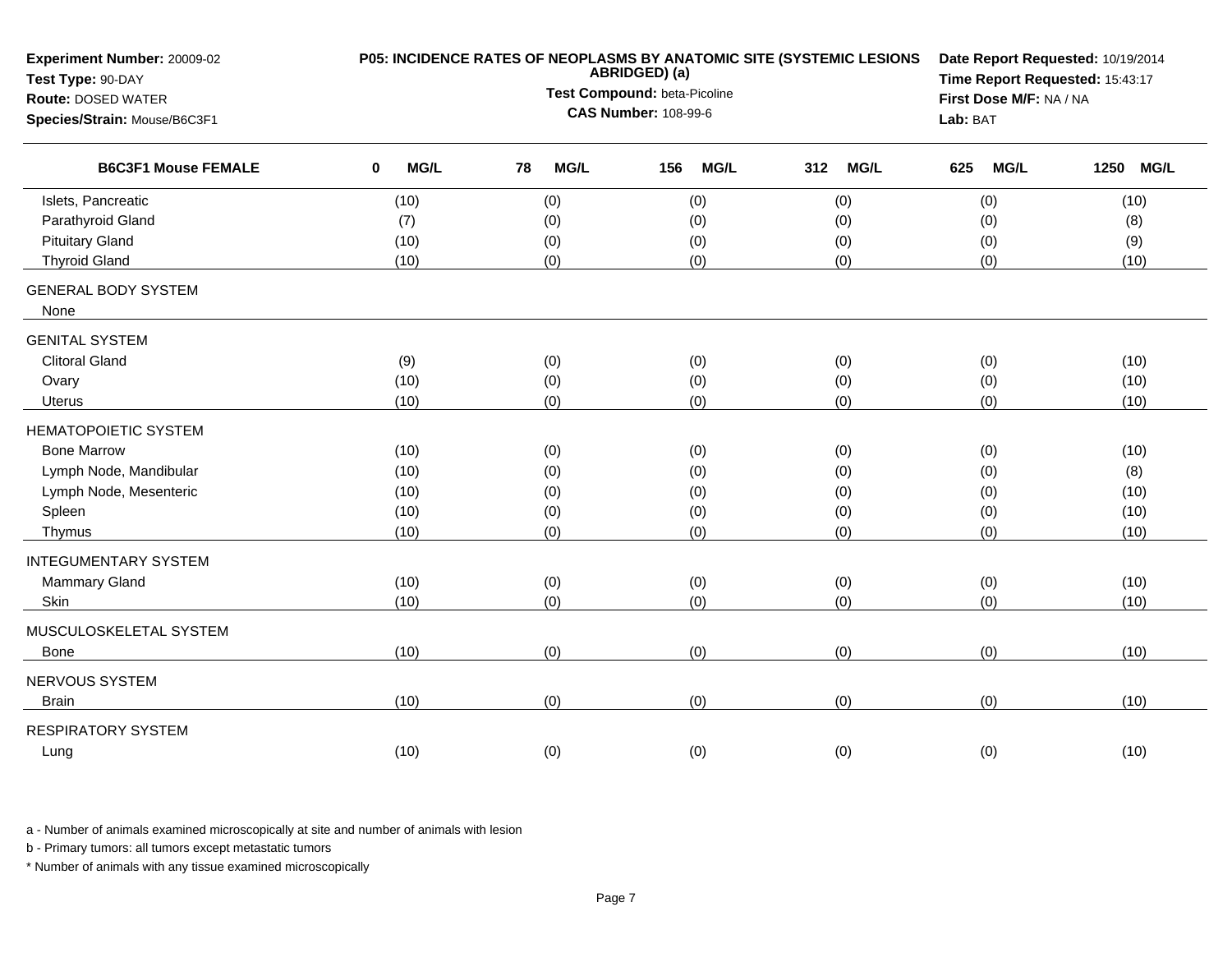| <b>Experiment Number: 20009-02</b><br>Test Type: 90-DAY<br><b>Route: DOSED WATER</b><br>Species/Strain: Mouse/B6C3F1 |           | <b>P05: INCIDENCE RATES OF NEOPLASMS BY ANATOMIC SITE (SYSTEMIC LESIONS)</b><br>ABRIDGED) (a)<br>Test Compound: beta-Picoline<br><b>CAS Number: 108-99-6</b> | Date Report Requested: 10/19/2014<br>Time Report Requested: 15:43:17<br>First Dose M/F: NA / NA<br>Lab: BAT |                    |             |                     |
|----------------------------------------------------------------------------------------------------------------------|-----------|--------------------------------------------------------------------------------------------------------------------------------------------------------------|-------------------------------------------------------------------------------------------------------------|--------------------|-------------|---------------------|
| <b>B6C3F1 Mouse FEMALE</b>                                                                                           | MG/L<br>0 | 78<br><b>MG/L</b>                                                                                                                                            | 156<br><b>MG/L</b>                                                                                          | <b>MG/L</b><br>312 | MG/L<br>625 | 1250<br><b>MG/L</b> |
| Nose                                                                                                                 | (10)      | (0)                                                                                                                                                          | (0)                                                                                                         | (0)                | (0)         | (10)                |
| Trachea                                                                                                              | (10)      | (0)                                                                                                                                                          | (0)                                                                                                         | (0)                | (0)         | (10)                |
| SPECIAL SENSES SYSTEM                                                                                                |           |                                                                                                                                                              |                                                                                                             |                    |             |                     |
| Eye                                                                                                                  | (10)      | (0)                                                                                                                                                          | (0)                                                                                                         | (0)                | (0)         | (10)                |
| <b>Harderian Gland</b>                                                                                               | (10)      | (0)                                                                                                                                                          | (0)                                                                                                         | (0)                | (0)         | (10)                |
| URINARY SYSTEM                                                                                                       |           |                                                                                                                                                              |                                                                                                             |                    |             |                     |
| Kidney                                                                                                               | (10)      | (10)                                                                                                                                                         | (10)                                                                                                        | (10)               | (10)        | (10)                |
| Urinary Bladder                                                                                                      | (10)      | (0)                                                                                                                                                          | (0)                                                                                                         | (0)                | (0)         | (10)                |

b - Primary tumors: all tumors except metastatic tumors